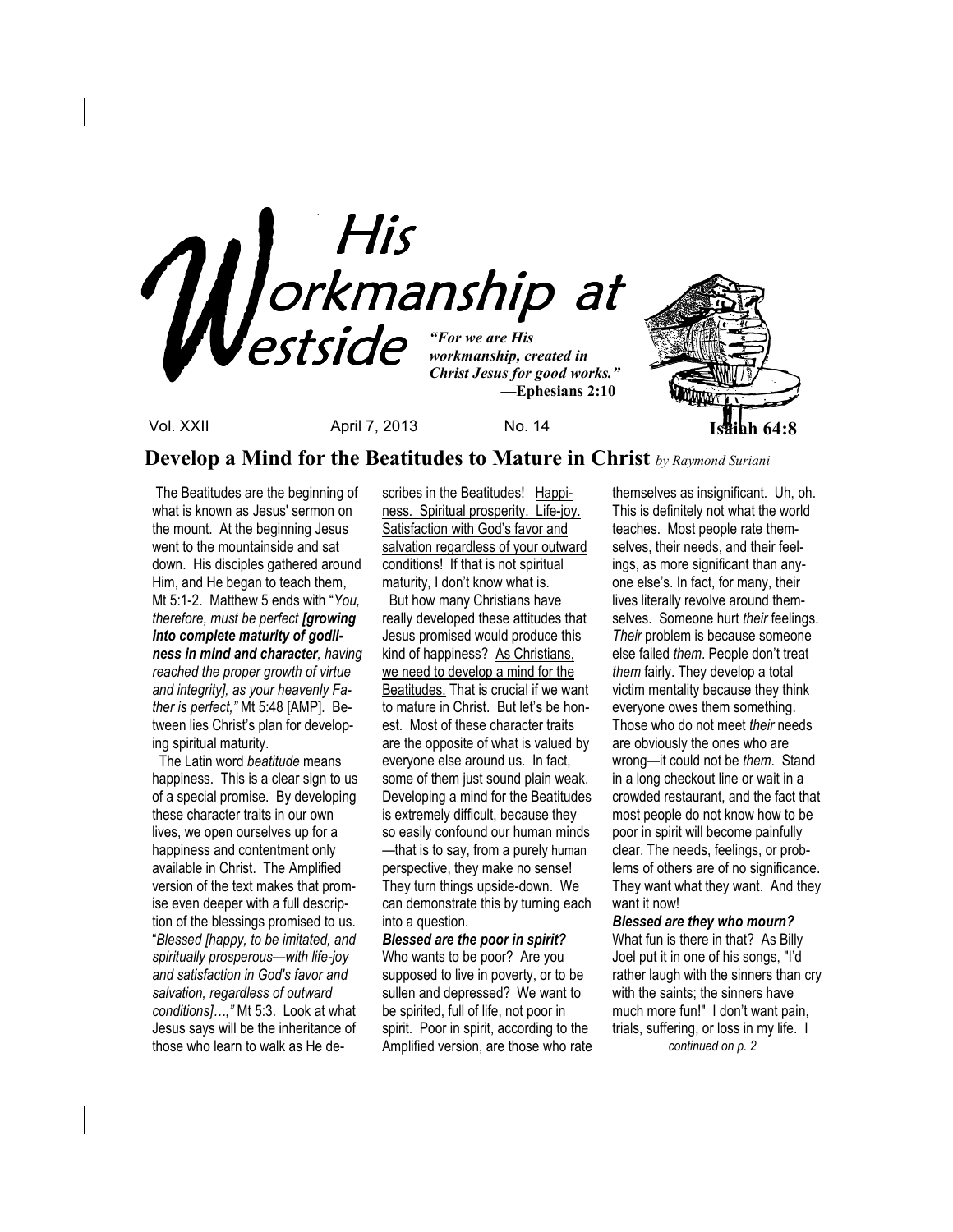### **"But we have the mind of Christ." —1 Corinthians 2:16**

don't want to mourn. But God knows that we grow personally and spiritually through trials and losses. What someone does in the midst of a trial, when he has no strength to keep up a facade or be fake, reveals what is truly in his heart. Where he runs for comfort in that time of need is a sign of where he really puts his trust. It is a tell-tell sign of Christian spiritual maturity. Some of us reach out to men. Others stuff the pain down with food or bury it in housework and office obligations. Instead of depending on God to be our source, we try to find a way to soothe ourselves and forget the pain. But God wants to be the One Who walks with us through all of life's storms. When you run to your loving Father, *"You're blessed when you've lost what is most dear to you,"* Mt 5:4. Part of spiritual growth is learning to run to your Comforter. Joyce Meyer says, "Instead of running to the phone, we need to run to the Throne!" But most important, to enter the kingdom, we mourn because of our sins, because of the suffering our own actions have caused, because of the horror of sin and the punishment of death. We are compelled to turn to Christ for comfort and cleansing: blessed are those who mourn. *Blessed are the meek?*You mean the wimps of the world who let others walk all over them? Doesn't meek really equal weak? That does not compute! Oh, you mean blessed are those who know their absolute dependence on God? I thought dependence was a sign of weakness, and independence a sign of strength! So why does the kingdom of heaven

belong to the humble? Because when we humble ourselves and put needs of others before our own, it is then God's responsibility to take care of us.

He will give us favor with Him and with man, Pr 3:3-5. He will step in and clothe us in true honor, instead of this world's empty pride. "*And whosoever shall exalt himself shall be abased; and he that shall humble himself shall be exalted,"* Pr 29:23. Meekness is not something that our world understands. Even the world's dictionary gives definitions like "not having spirit or courage." But being meek takes more courage than most people have. It actually means strength under control; yielded; willingly submissive and obedient; modest. The Amplified Bible explains meek as *"mild, patient, (and) long-suffering,"* Mt 5:5. A truly meek person—In the Biblical sense is not timid, shy, hesitant, or unassuming, but trusting, confident, and secure, having his selfish spirit *tamed* and under the control of God. The root meaning of the word *meekness* is *yieldedness* or *surrender*—a characteristic without which we will have no real maturity. We have peace in the midst of patience because we yield to God and know He always works for us. He is in control—what a relief! *Blessed are those who hunger and thirst for righteousness?*Where will being righteous get me? I hunger for fame and fun, not being "holier than thou." But longing to be like Christ is the primary requirement for being a mature Christian—having a deep hunger and thirst for the things of God, constantly wanting to please Him more, to love Him more, to be more like Him. A mature Christian knows that he is powerless against the trials and tribulations of this world. He cleaves to the Lord and His Word for dear life because he understands His love for him. He is not just after God's hand, and what He can do for him—he is after God's heart. No

matter how close to God he becomes, he always wants more of Him. He always seeks spiritual growth. "*As the hart pants and longs for the water brooks, so I pant and long for You, O God,"* Ps 42:1. Immature Christians become complacent, assuming that since they have been in church for X years, they are already as close to God as they can get. But the mature Christian knows that God always has more in store for him. His very heart longs for more of God in his life. (We've briefly discussed the first four beatitudes. Next week we'll discuss the last four and blessings in store.) **Effort to develop a mind for the beatitudes.** When a person has a deep hunger to understand and become proficient at something, we say he "has a mind for it": Bill Gates, for example, has a mind for working with computers; Lee Iacocca has a mind for running a business; Vince Lombardi—one of the greatest coaches definitely had a mind for football. As a human being with a human nature tainted by my flesh and pride, I

do not have a mind for the Beatitudes, and neither do you. If anything, we have a mind for the anti-Beatitudes! Sad to say, they make far more sense to us. That's why we must *develop* a mind for the beatitudes truths—and this requires personal effort (as well as the grace of Almighty God!). Of course, we can take some consolation in the fact that this is true for almost everything else that's productive or worthwhile in life: like it or not, effort is necessary to develop a mind for it. For example, Bill Gates did not come into this world with a mind for computers; Lee Iacocca wasn't born with a mind for business; and Vince Lombardi didn't come out of the womb with a *continued on p. 3*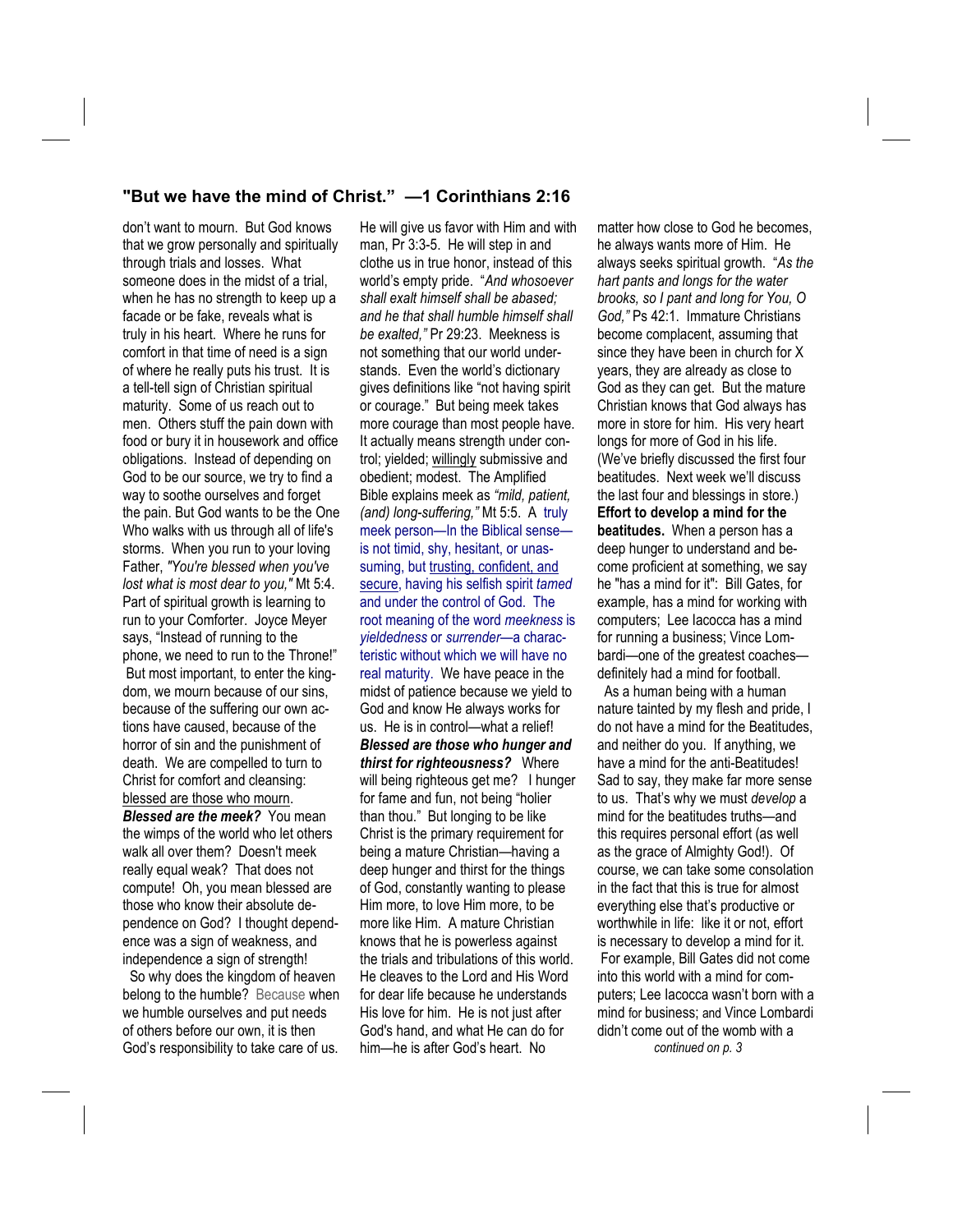

**teen in 2013**  "May you be filled with all the fullness of God." —Ephesians 3:19

#### **Beatitudes** *from p. 2*

mind for football: Gates *developed* a mind for computers over time; Iacocca *learned* business and helped save the crumbling Chrysler Corporation; and Lombardi *practiced hard* as a pro football coach, which is why the Super Bowl trophy now bears his name. How did they develop "minds" for their respective enterprises in life? Very simply, they studied, they pondered, they learned, they practiced. How do we develop a mind for the Beatitudes? We do the same thing: we study, we ponder, we learn, and, of course, we pray—because ultimately this has to be the work of God's grace in us.

 The great saints—men and women who are right now in the kingdom of God—not only come to understand that the Beatitudes are true, but they also LIVE them. In other words, they develop both a mind *and a heart* for these sacred truths of our faith.

**Memory verse:** *"The LORD has made known His salvation; His righteousness He has revealed in the sight of the nations. He has remembered His mercy and His faithfulness to the house of Israel; all the ends of the earth have seen the salvation of our God." —***Psalm 98:2-3**

# Discipleship Here At Home

*Bereaved* A memorial service for **Gail Storatz**, Gary Boyd's sister, is planned for 4/12, 11 am, Lakewood Link Recreational Center, 1295 S. Reed St. Send cards to her son: **Zac Storatz**, 7420 E. Quincy Ave, Unit 305, Denver 80237. #\*#\*#\*#\*#\*#\*#\*#

**Down's Syndrome** from p. 4 Life expectancy has risen from about 12 years to almost 60 since the 1950s. Mostly the "suffering" we want to prevent is our own as parents. DS children usually won't be trophies in the competitive parenting game that starts with the "gifted and talented" test at age four and leads to the cool career and world domination. Calcano says, "There are some people who just can't move ahead knowing that their children face limitations. Most children with DS aren't going to become doctors or lawyers." Is there anything Calcano would like to be different? Yes. "For me, the moment Carter was born my biggest regret was all the time I wasted on worrying about the 'what ifs.' " *+#+#+#+#+#+#+*

**We Carry Death and Life** *by Elizabeth Eliot*  When Jesus lived on this earth, he lived in an ordinary man's body, carrying in that body both life and death.

 His 33 years of life were lived so that He might die and through His death forever destroy the power of death, Heb 2:14; 1 Cor 15:54-57. He doesn't live here anymore. But we do. We who believe are His body, the church, assigned to carry in our bodies the death He died. Paul said it, 2 Cor 4:10. Insofar as we are willing to die, to die to sin, to "cross out the self," we carry the death Jesus died. But that isn't all! We carry also the life Jesus lived—the life that brings life to all, that will never end, that is at work in the world because we who love Him are in the world.

 O Life Eternal, purify this vessel of my body, that it may lovingly bear the death and life of Jesus for the life of the world.

**PRAY FOR healing, protection, help, and comfort here & away Madge Wallace—**lung cancer; suffering severe pain in side; to have outpatient nerve block this week

**Samantha Harrod**—recovering from surgery for pilonidal cyst

**Mark Campbell**—full recovery expected from "brain bruise"; respiratory testing at Nat'l Jewish after pneumonia complication **Matt Reames**—VA unable to insert shunt to drain fluid from his brain (hydrocephalus), the cause of Matt's headaches and blurred vision; pray for VA speed **Judy Strand**'s son **Joe Huff**—recurrence of neurological symptoms, black-outs, from brain injury he suffered in a 2007 car accident **Mina Gonzalez's** uncle **Charles Hawkins—**colon cancer

### **CHRONIC CONDITIONS**

**Logan Corray; Rocco Sangellino Jr; Addison Tope; Pat Wilkes**—asthma **Pearl Chapman**—leg pains; pancreatitis **Nell Free—**heart; spinal pain **Autumn Hadders—**epilepsy **Kirk Johnson—**worsening MS; housebound in cold weather and needs help **Menards—**aging; **Lloyd**, diabetes; **Virginia,** now legally blind from rapid macular degeneration; high BP **Sandra Perry**—neuropathy from diabetes **Cheryl Reames**—diverticulitis; fibro **Lynda Szymanski**—COPD, lung

*Job concerns* **Andrew Tope** and **Frank Savarese** are seeking jobs. **The Menards'** son is out of work. *Expecting* **Marie Carlson**—-July 1 girl; **Amy van der Coi**—in the summer. *Traveling* **Brett Withering-ton** is in MD for work. **Pat Campbell** is in AR caring for her parents: **Ruth Hice** fell and broke her arm last weekend; **Delmar Hice** has pneumonia. Cards to: 28345 Highway 69 W, London, AR 72847-8129.

*+#+#+#+#+#+#+*